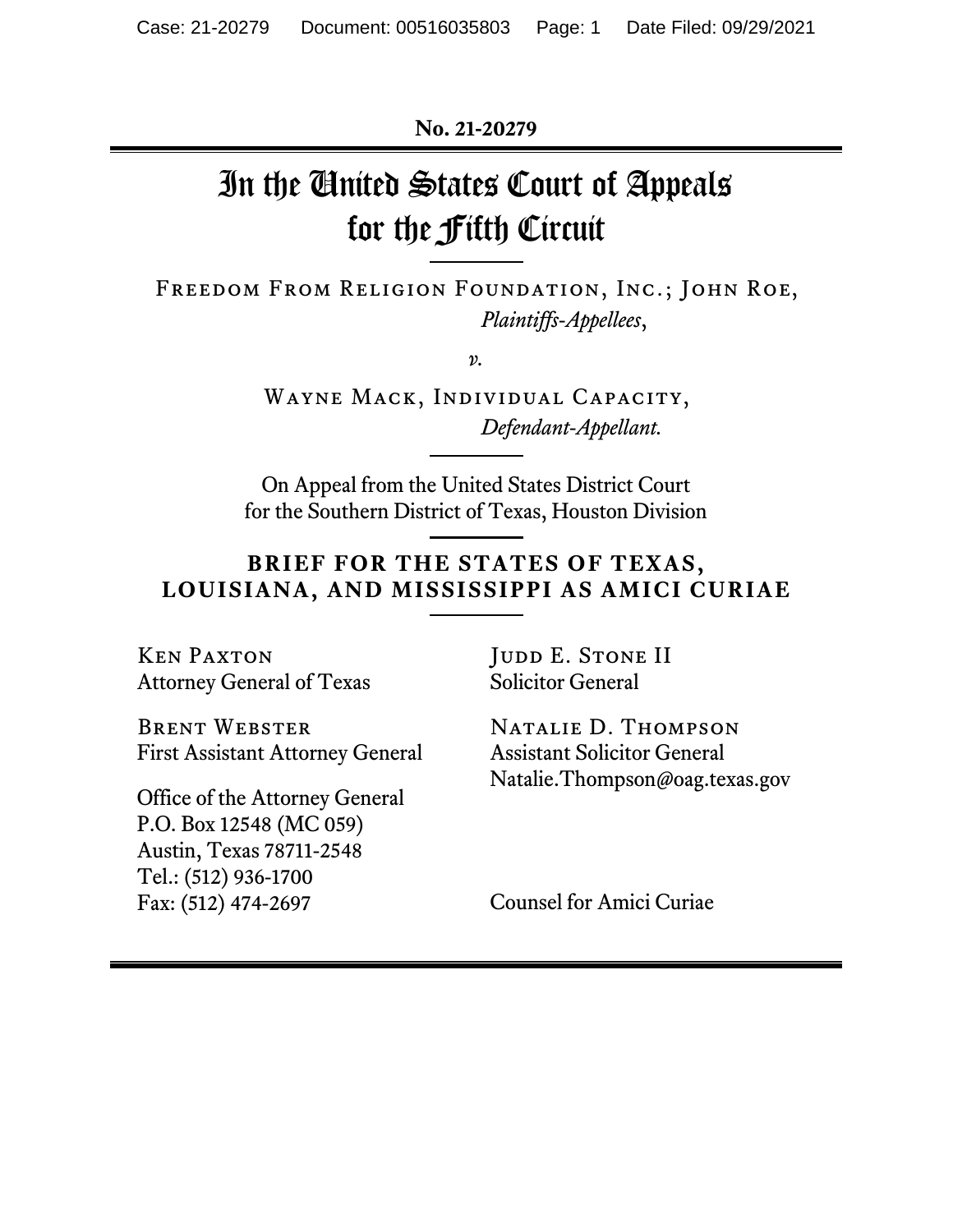## **Certificate of Interested Persons**

No. 21-20279

## Freedom From Religion Foundation, Inc.; John Roe, *Plaintiffs-Appellees*,

*v.*

WAYNE MACK, INDIVIDUAL CAPACITY, *Defendant-Appellant.*

Under the fourth sentence of Fifth Circuit Rule 28.2.1, amici curiae, as

governmental parties, need not furnish a certificate of interested persons.

/s/ Natalie D. Thompson Natalie D. Thompson *Counsel of Record for Amici Curiae*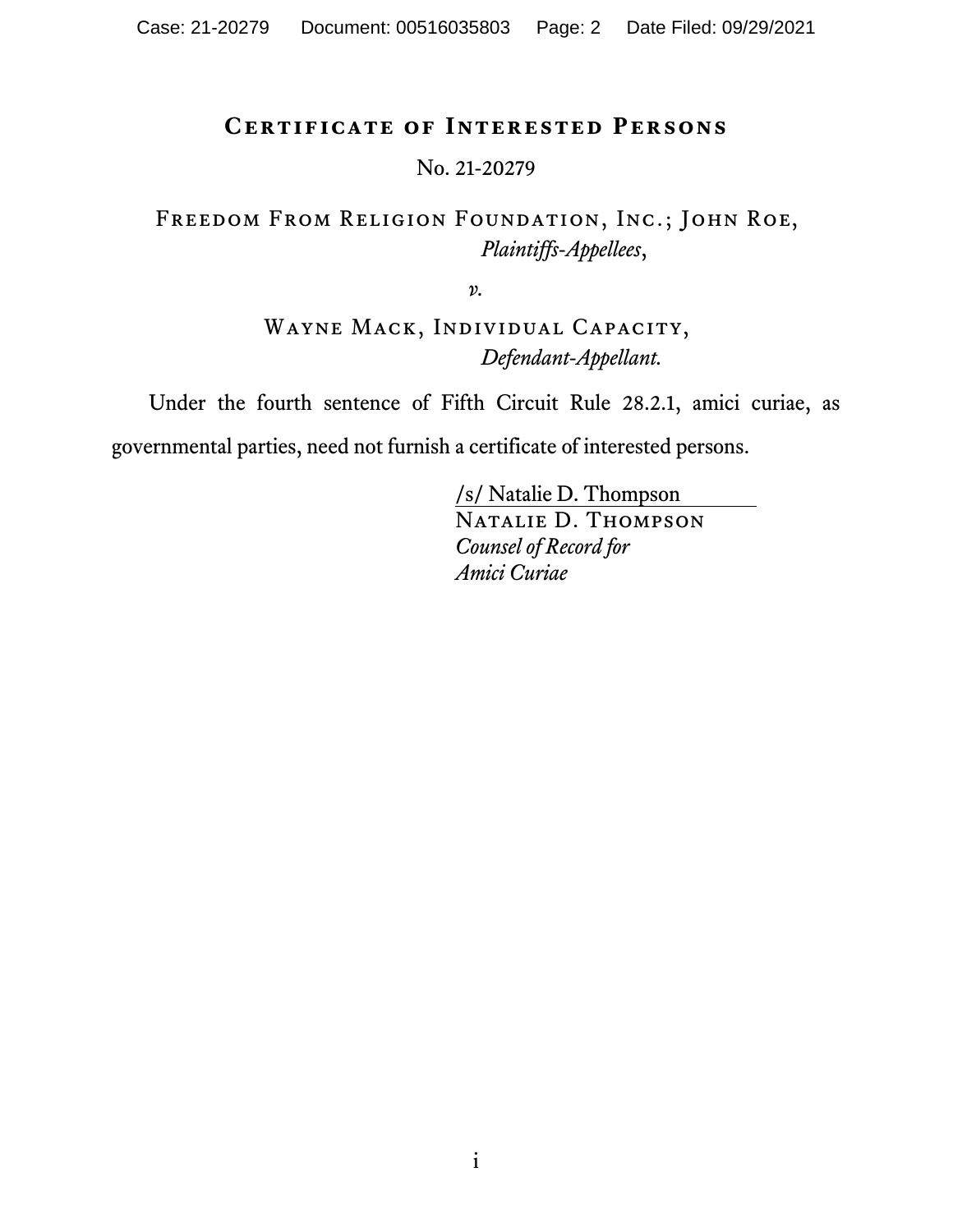## **Table of Contents**

|  |                                                                | Page |
|--|----------------------------------------------------------------|------|
|  |                                                                |      |
|  |                                                                |      |
|  |                                                                |      |
|  |                                                                |      |
|  | I. Sovereign Immunity: A Suit Against a State Official in his  |      |
|  | II. Establishment Clause: Judge Mack's Court Openings Are Well |      |
|  |                                                                |      |
|  |                                                                |      |
|  |                                                                |      |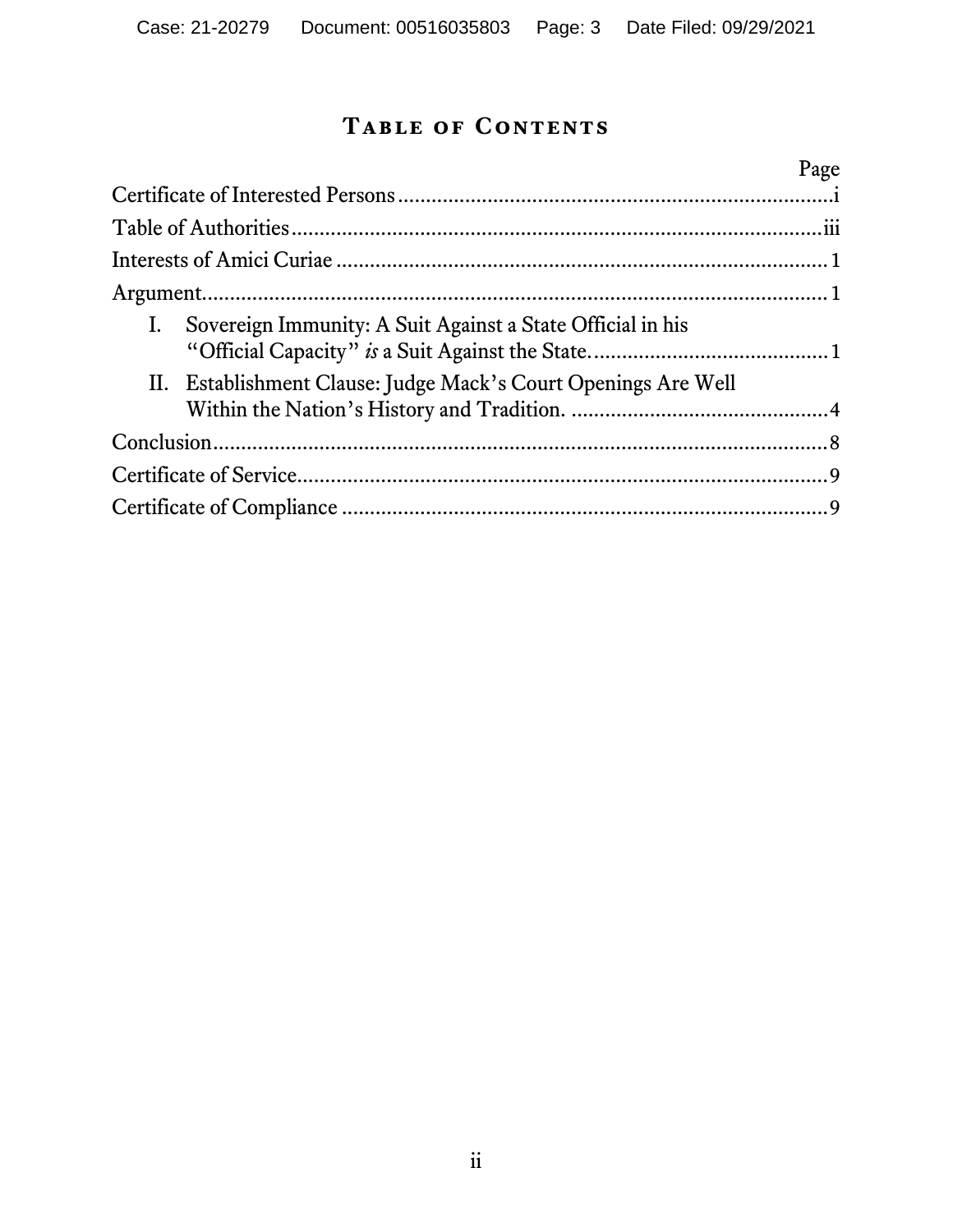## **Table of Authorities**

**Cases:**

| Am. Humanist Ass'n v. McCarty,                     |  |
|----------------------------------------------------|--|
|                                                    |  |
| Am. Legion v. Am. Humanist Ass'n,                  |  |
|                                                    |  |
| Carten v. Kent State Univ.,                        |  |
|                                                    |  |
| Cutrer v. Tarrant County Local Workforce Dev. Bd., |  |
|                                                    |  |
| Edelman v. Jordan,                                 |  |
|                                                    |  |
| Fla. Dep't of State v. Treasure Salvors, Inc.,     |  |
|                                                    |  |
| Freedom from Religion Found. v. Mack,              |  |
|                                                    |  |
| Freedom from Religion Found. v. Mack,              |  |
|                                                    |  |
| Hafer v. Melo,                                     |  |
|                                                    |  |
| Johnson v. Moore,                                  |  |
|                                                    |  |
| K.P. v. LeBlanc,                                   |  |
|                                                    |  |
| Kimel v. Florida Bd. of Regents,                   |  |
|                                                    |  |
| Lee v. Weisman,                                    |  |
|                                                    |  |
| Lemon v. Kurtzman,                                 |  |
|                                                    |  |
| Marsh v. Chambers,                                 |  |
|                                                    |  |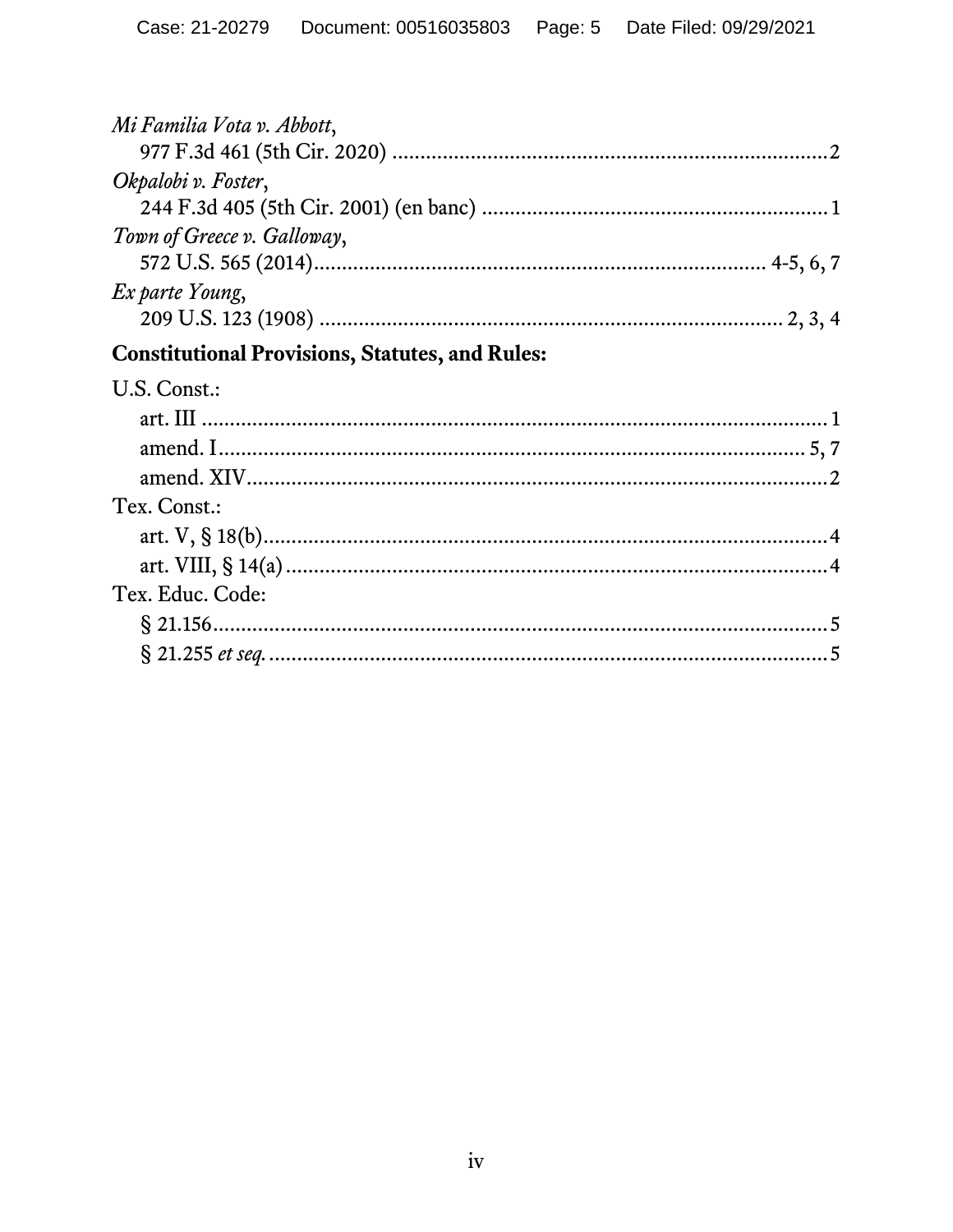#### **Interests of Amici Curiae**

Amici curiae are the States of Texas, Louisiana, and Mississippi. The States share two major interests in the case before this Court.

*First*, sovereign immunity. Amici States have an interest in maintaining the limitations on federal courts' Article III jurisdiction to entertain suits against sovereign States. The district court's adjudication of this case undermines Amici States' interests in their own sovereign immunity. Amici seek to ensure that the Court does not countenance this error.

*Second*, the Establishment Clause. The district court would block a duly elected justice of the peace from permitting an invocation by the volunteer chaplains who participate in the "brief opening ceremony" that opens his court. The logic of the district court's decision could be applied to prohibit any role for religious invocations in any government proceeding. That is at odds not only with precedent, but also with the views of the many citizens of Amici States who envision a positive role for religion in public life. The States thus urge the Court to reverse the erroneous ruling of the district court.

#### <span id="page-5-0"></span>**Argument**

## **I. Sovereign Immunity: A Suit Against a State Official in his "Official Capacity"** *is* **a Suit Against the State.**

<span id="page-5-1"></span>"[T]he Constitution does not provide for federal jurisdiction over suits against nonconsenting States." *Kimel v. Florida Bd. of Regents*, 528 U.S. 62, 73 (2000); *see also Okpalobi v. Foster*, 244 F.3d 405, 411 (5th Cir. 2001) (en banc) (plurality op.). And a suit against a state official in his official capacity *is* a suit against the State for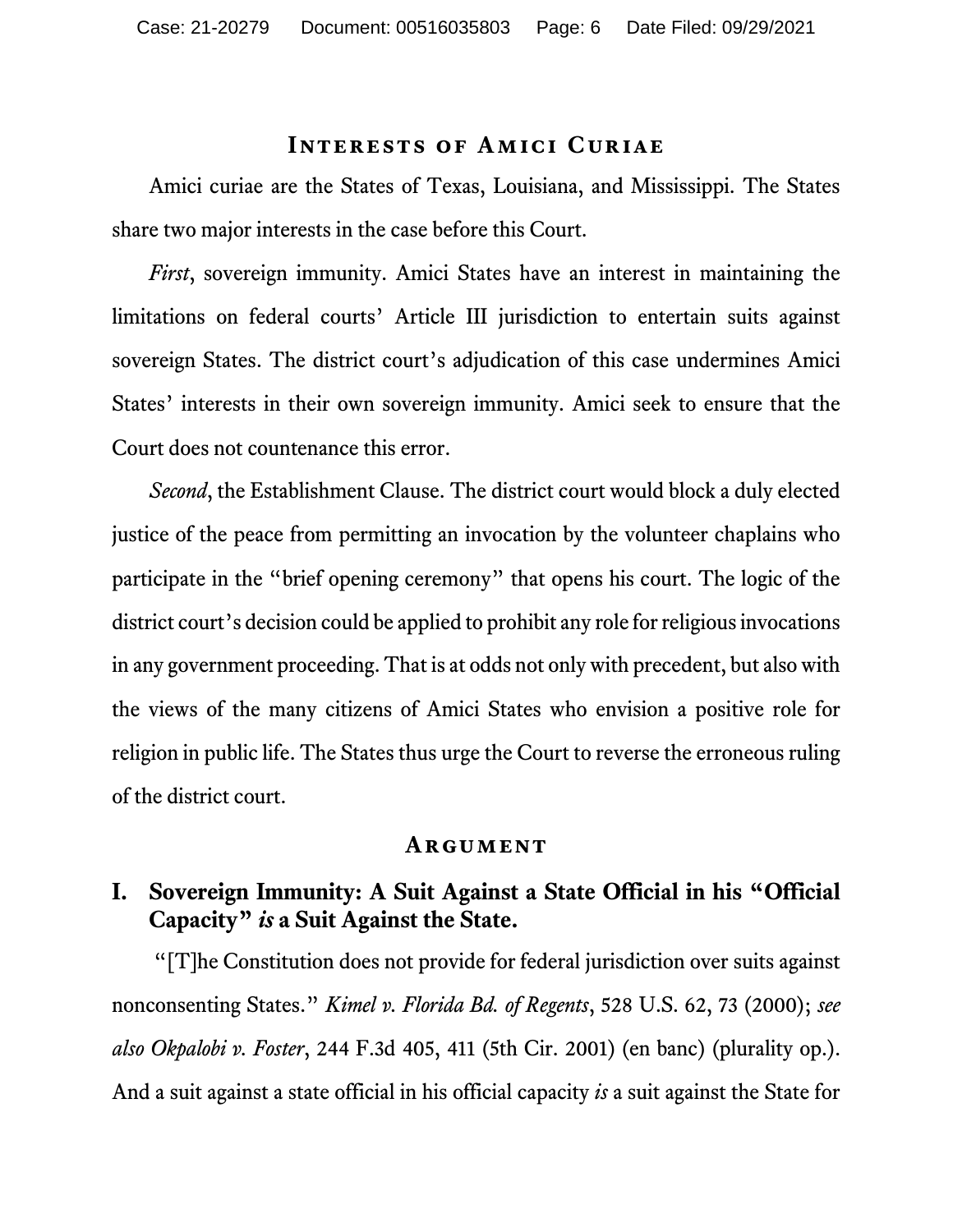<span id="page-6-5"></span><span id="page-6-0"></span>all purposes other than sovereign immunity. *See Hafer v. Melo*, 502 U.S. 21, 25 (1991); *Carten v. Kent State Univ.*, 282 F.3d 391, 396–97 (6th Cir. 2002). While the district court correctly dismissed Plaintiffs' claims against the State, it later "purported to enter a default judgment against Judge Mack in his official judicial capacity on behalf of the State of Texas." *Freedom from Religion Found. v. Mack*, 4 F.4th 306, 313 (5th Cir. 2021). This move was "equal parts bizarre and wrong." *Id.* Plaintiffs cannot sue Judge Mack as a state official without suing the State of Texas.

<span id="page-6-8"></span><span id="page-6-7"></span><span id="page-6-6"></span><span id="page-6-3"></span><span id="page-6-1"></span>It is true that the fiction of *Ex parte Young*, 209 U.S. 123 (1908), provides a way around sovereign immunity. *See Edelman v. Jordan*, 415 U.S. 651, 664–68 (1974) (providing an overview of the doctrine). Under *Ex parte Young*, sovereign immunity does not bar a suit that "seeks prospective, injunctive relief from a state actor, in [his] official capacity, based on an alleged ongoing violation of [federal law]." *K.P. v. LeBlanc*, 729 F.3d 427, 439 (5th Cir. 2013); *see also Mi Familia Vota v. Abbott*, 977 F.3d 461, 467 (5th Cir. 2020). Of course, "[t]here is a well-recognized irony" to that doctrine: "unconstitutional conduct by a state officer may be 'state action' for purposes of the Fourteenth Amendment yet not attributable to the State for purposes of the Eleventh [Amendment]." *Fla. Dep't of State v. Treasure Salvors, Inc.*, 458 U.S. 670, 685 (1982); *see also Carten*, 282 F.3d at 396–97.

<span id="page-6-9"></span><span id="page-6-4"></span><span id="page-6-2"></span>Plaintiffs' claims against the State of Texas were dismissed by the district court, and as a panel of this Court explained in granting Judge Mack a stay of the district court's injunction, the purported default judgment against Judge Mack "in his official capacity as a state official" is inoperative. *Freedom from Religion Found.*, 4 F.4th at 310. As this Court explained, "[w]ere it otherwise, the district court could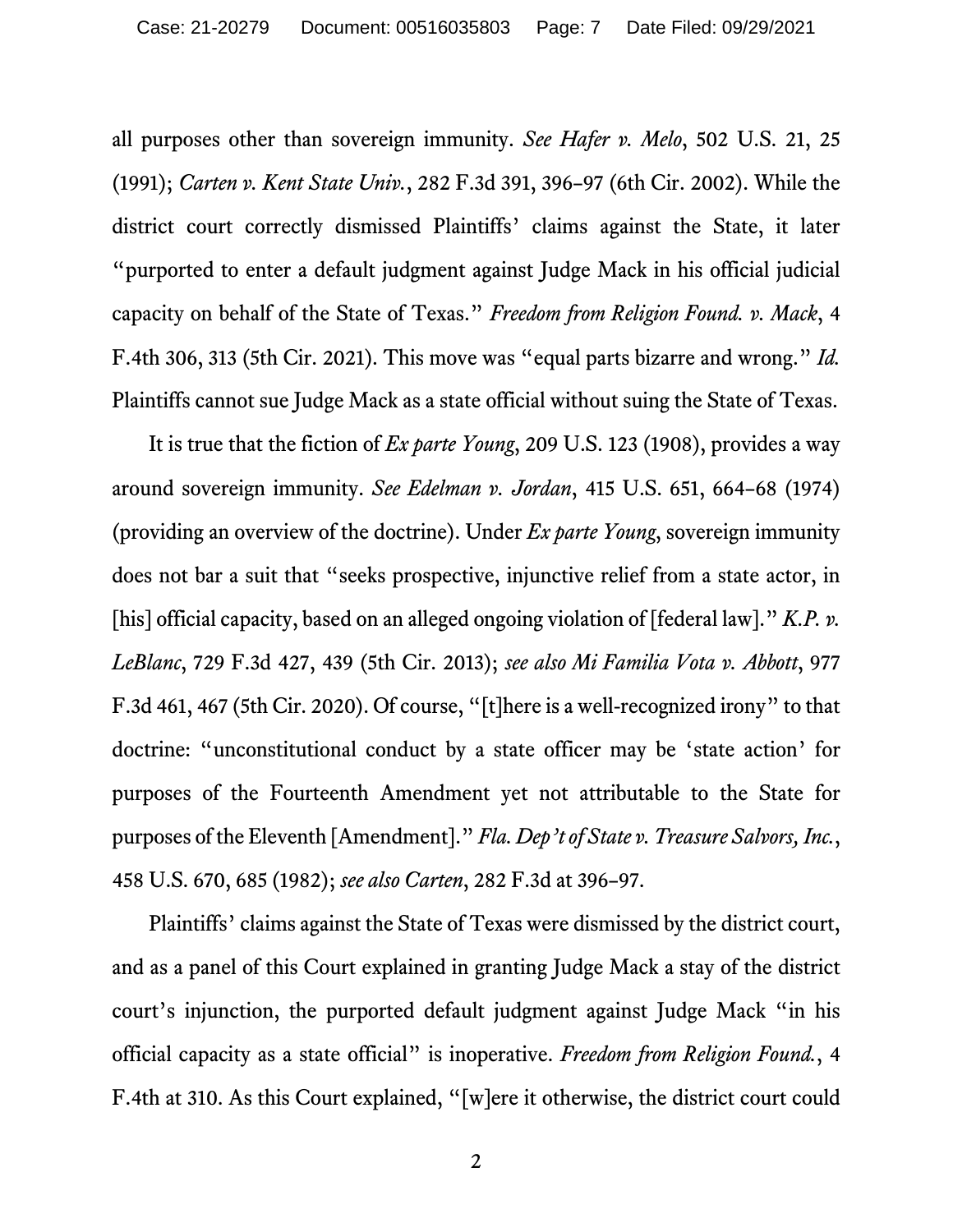enter an official-capacity judgment that's completely unchallengeable—either by Judge Mack's individual-capacity lawyers or by the State, which has been dismissed and which is unconnected to Judge Mack in any event." *Id.* at 313. Consequently, Texas is not a party to this appeal. As amici curiae, the States urge the Court to reaffirm that a suit against a State and an official-capacity suit against a state official cannot be disaggregated in the way suggested by the district court's "bizarre" series of orders. *Id.*

<span id="page-7-1"></span>Plaintiffs contended below that *Ex parte Young* allows them to overcome Texas's sovereign immunity, *see* ROA.719, but that is wrong. *Ex parte Young* is inapplicable because Judge Mack is not a state actor when he engages in the conduct Plaintiffs complain of. Judge Mack is a county official—a justice of the peace for one of Montgomery County's precincts. As this Court explained, "Judge Mack is, for all relevant purposes, a county official only" and not subject to an *Ex parte Young* claim. *Freedom from Religion Found.*, 4 F.4th at 312 n.4.

<span id="page-7-0"></span>To be sure, this Court has held that a "municipal judge acting in his or her judicial capacity to enforce state law does not act as a municipal official." *Johnson v. Moore*, 958 F.2d 92, 94 (5th Cir. 1992). But Plaintiffs have not alleged any state law that guides, influences, or otherwise informs invocations offered by the volunteer chaplains. ROA.20–21; ROA.25–28. Judge Mack is not "enforc[ing] state law," *Johnson*, 958 F.2d at 94, when he begins the court session with an opening ceremony recognizing volunteer chaplains. Administrative procedures like the opening ceremony do not cause him to become an agent of the State.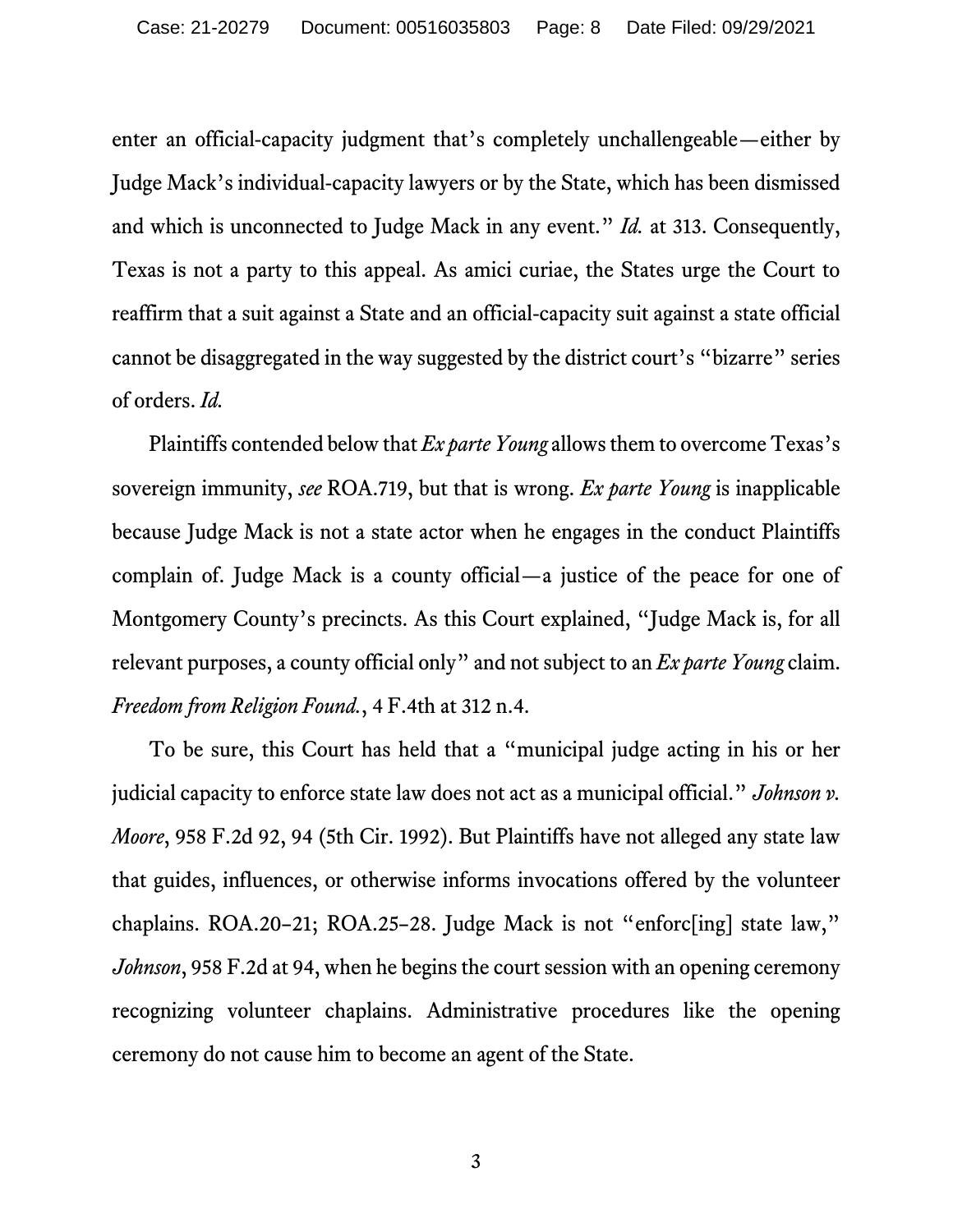<span id="page-8-6"></span><span id="page-8-5"></span><span id="page-8-4"></span>Plaintiffs argued Texas can be held liable for Judge Mack's actions under *Ex parte Young* because his "judicial power is derived directly from the Texas Constitution." ROA.518. But the Texas Constitution provides for numerous county officers who are not subject to control by the State. *See, e.g.*, Tex. Const. art. V, § 18(b) ("Each county shall . . . be divided into four commissioners precincts in each of which there shall be elected by the qualified voters thereof one County Commissioner . . ."); *id.* art VIII, § 14(a) ("The qualified voters of each county shall elect an assessor-collector of taxes[.]"). Political subdivisions and local officials do not share Texas's sovereign immunity. *See Cutrer v. Tarrant County Local Workforce Dev. Bd.*, 943 F.3d 265, 269 (5th Cir. 2019). Under Plaintiffs' logic, any local official whose office is created by the State's constitution would become a state official for whom the State is held responsible. *See Carten*, 282 F.3d at 396–97 (*Ex parte Young* says not "that the official [i]s stripped of his official capacity for all purposes, but only for purposes of the Eleventh Amendment."). The Court should not endorse Plaintiffs' untenable theory. *See Freedom from Religion Found.*, 4 F.4th at 312 & n.4.

## <span id="page-8-2"></span><span id="page-8-1"></span><span id="page-8-0"></span>**II. Establishment Clause: Judge Mack's Court Openings Are Well Within the Nation's History and Tradition.**

<span id="page-8-3"></span>Judge Mack opens his courtroom each day with a ceremony that includes, *inter alia*, the Pledge of Allegiance and an invocation by a volunteer chaplain representing one of a wide variety of religious traditions. *See* Blue Br. at 5–8. The district court held that this violates the Establishment Clause. This holding is puzzling, given that the Supreme Court has held opening prayers before meetings of government bodies do *not* violate the Establishment Clause. *See Town of Greece v. Galloway*, 572 U.S. 565,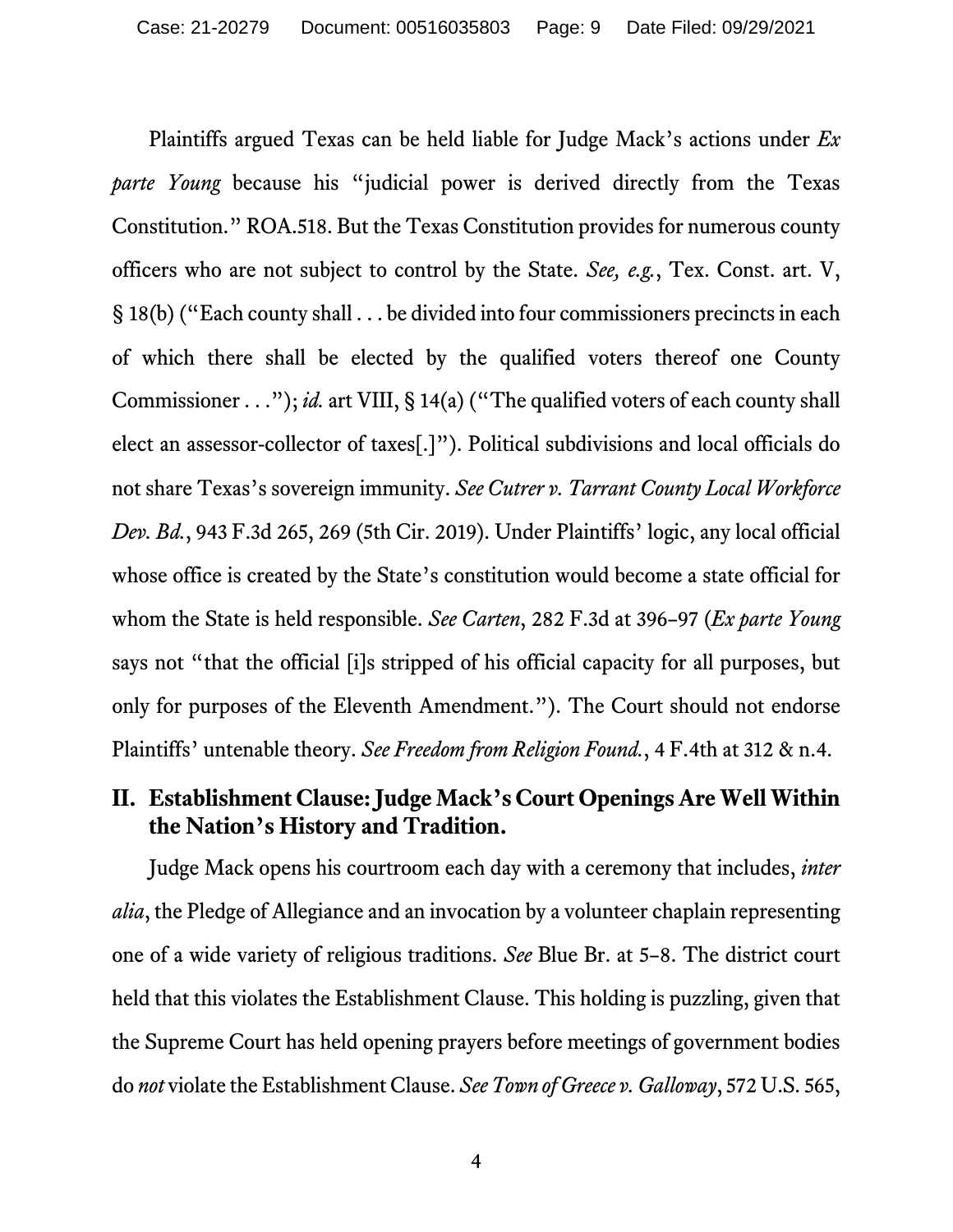<span id="page-9-3"></span><span id="page-9-0"></span>570 (2014), *Marsh v. Chambers*, 463 U.S. 783, 790–91 (1983); *see also Am. Humanist Ass'n v. McCarty*, 851 F.3d 521, 525–27 (5th Cir. 2017) (prayer at a school board meeting). Acknowledging these precedents, the district court offered a four-point rationale to distinguish Judge Mack's practices. Upon inspection, each point proves unconvincing.

<span id="page-9-2"></span><span id="page-9-1"></span>First, the district court says that *Marsh*, *Town of Greece*, and *American Humanist Association* all involved prayers before legislative bodies, declaring that "[t]hus, those cases' outcomes do not inherently control where, as here, the challenged ceremony occurs in an adjudicative setting." *Freedom from Religion Found. v. Mack*, 2021 WL 2044326, at \*5 (S.D. Tex. May 20, 2021). But, as this Court noted in staying the district court's injunction, it is "unclear why that matters." *Freedom from Religion Found.*, 4 F.4th at 313. The district court did not identify any meaningful distinction between Judge Mack's court and a legislative body. Such a lack of analysis can hardly justify reaching a different result, much less explain the district court's decision to discard these decisions as irrelevant. And in any event, *American Humanist Association* determined that prayer at a school board meeting was in keeping with the First Amendment, 851 F.3d at 526–27, and Texas school boards have adjudicative functions, *see, e.g.*, Tex. Educ. Code §§ 21.156, 21.255 *et seq*.

Second, the district court concluded that "public prayer to begin court proceedings is not historical." 2021 WL 2044326, at \*5. But Judge Mack has identified various historical examples of prayers at government proceedings, including in court. *See* Blue Br. at 26–28**.** The district court's analysis is best characterized as a series of quibbles about how the identified historical practices

5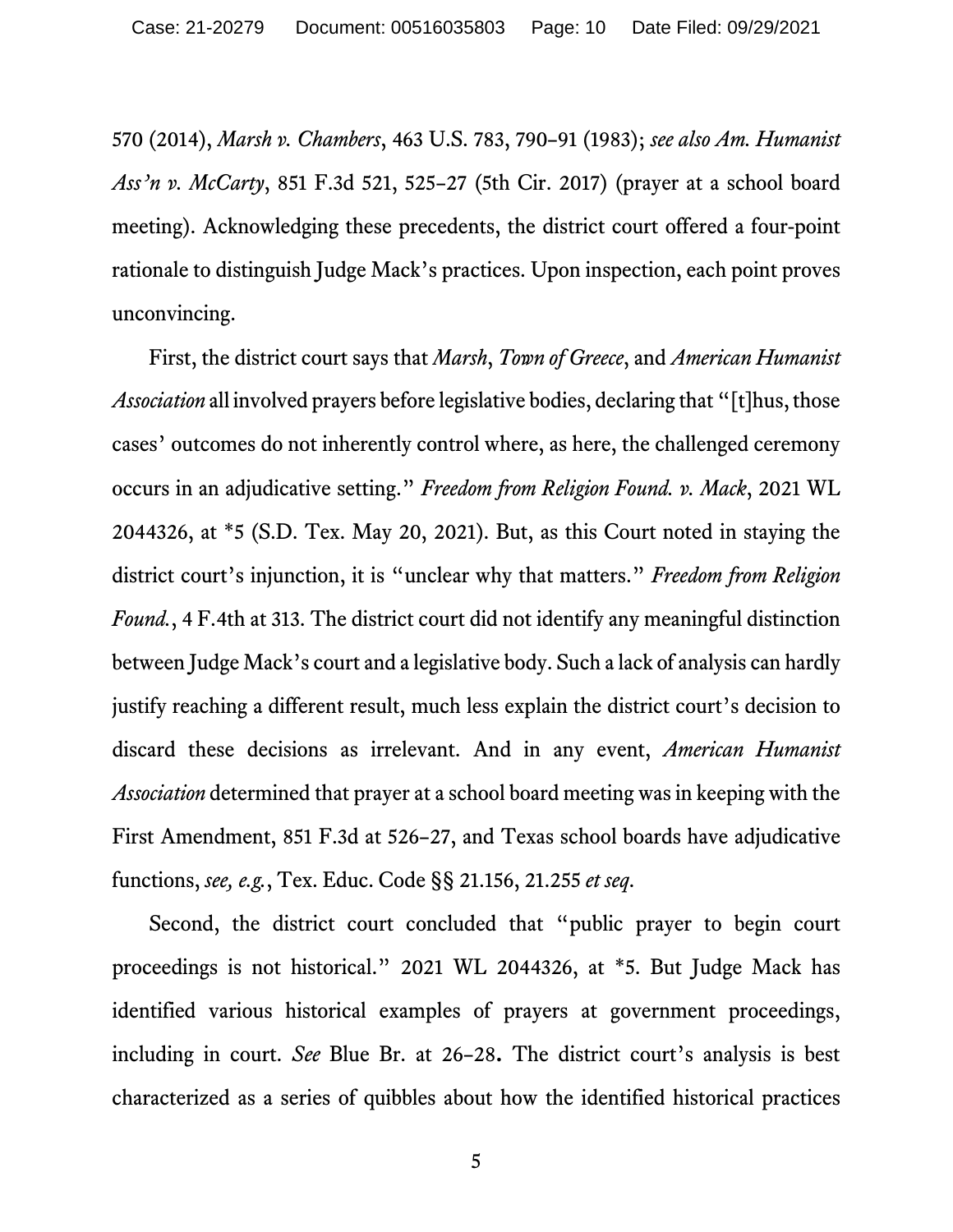differ from Judge Mack's practices. The Court declares itself "not persuaded" by the historical evidence cited by Judge Mack, concluding that the evidence itself showed just how "unusual" such prayers were. 2021 WL 2044326, at  $*6$ .

<span id="page-10-0"></span>A fair examination of the survey of historical practice offered by Judge Mack cannot support such a conclusion. *See* Blue Br. at 26–28. Rather, as this Court has explained, "[o]ne cannot simply ignore the historical record and then pretend it's silent." *Freedom from Religion Found.*, 4 F.4th at 314.

<span id="page-10-3"></span><span id="page-10-2"></span><span id="page-10-1"></span>Third, the district court concluded that Judge Mack's practice "impermissibly coerces the attendees into participating in religious ritual" because "a litigant's, or her attorney's, attendance is not voluntary in any real sense." 2021 WL 2044326, at \*6. It reached this conclusion despite acknowledging that the court posts signs and makes announcements inviting those who do not wish to participate to wait outside, *id.* at \*2, \*6, asserting that "imposing such a 'choice' onto a litigant or her counsel is inherently coercive." *Id.* at \*6. There is significant reason to question that characterization. *See Freedom from Religion Found.*, 4 F.4th at 308 ("Participation in the opening ceremonies is completely optional."). But even if it were accurate, the district court's reliance on coercion would be improper. The district court's invocation of "coercion" stands in defiance of the Supreme Court's ruling in *Town of Greece*, which rejected "subtle coercive pressures" as a basis for holding prayers before government bodies to be unconstitutional. *See* 572 U.S. at 577–78; *id.* at 586– 91 (Kennedy, J.); *id.* at 610 (Thomas, J., concurring). What the district court's conclusion really represents is an attempt to extend *Lee v. Weisman*, 505 U.S. 577 (1992), beyond the narrow context of school prayer. That move was rejected by the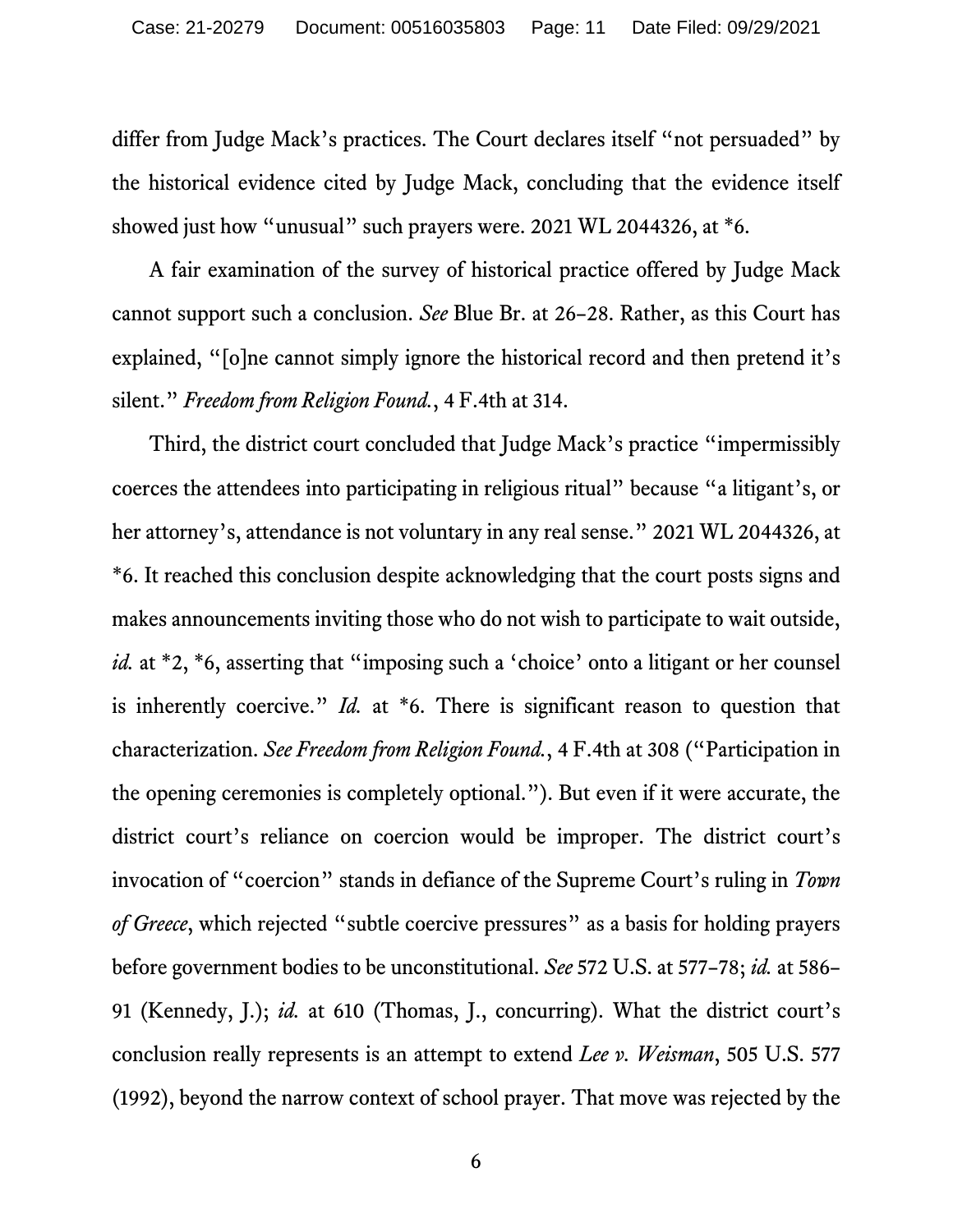<span id="page-11-0"></span>Supreme Court in *Town of Greece*, 572 U.S. at 590, and by this Court in *American Humanist Association*, 851 F.3d at 526–28. This Court should reaffirm that *Lee's* framework is cabined to the public-school context to prevent it from muddying the waters of future Establishment Clause cases.

<span id="page-11-6"></span><span id="page-11-5"></span><span id="page-11-4"></span><span id="page-11-3"></span><span id="page-11-2"></span><span id="page-11-1"></span>Fourth, the district court relied on the *Lemon* test. 2021 WL 2044326, at \*7 (citing *Lemon v. Kurtzman*, 403 U.S. 602 (1971)). That too stands in defiance of *Town of Greece*. As this Court has explained, "the Supreme 'Court no longer applies the old test articulated in Lemon.'" *Freedom from Religion Found.*, 4 F.4th at 315 (quoting *Am. Legion v. Am. Humanist Ass'n*, 139 S. Ct. 2067, 2092 (2019) (Kavanaugh, J., concurring)). As with the district court's attempts to borrow *Lee's* coercion test, this Court should not allow the *Lemon* test—so recently laid to rest by the Supreme Court—to live on in this Court's Establishment Clause jurisprudence.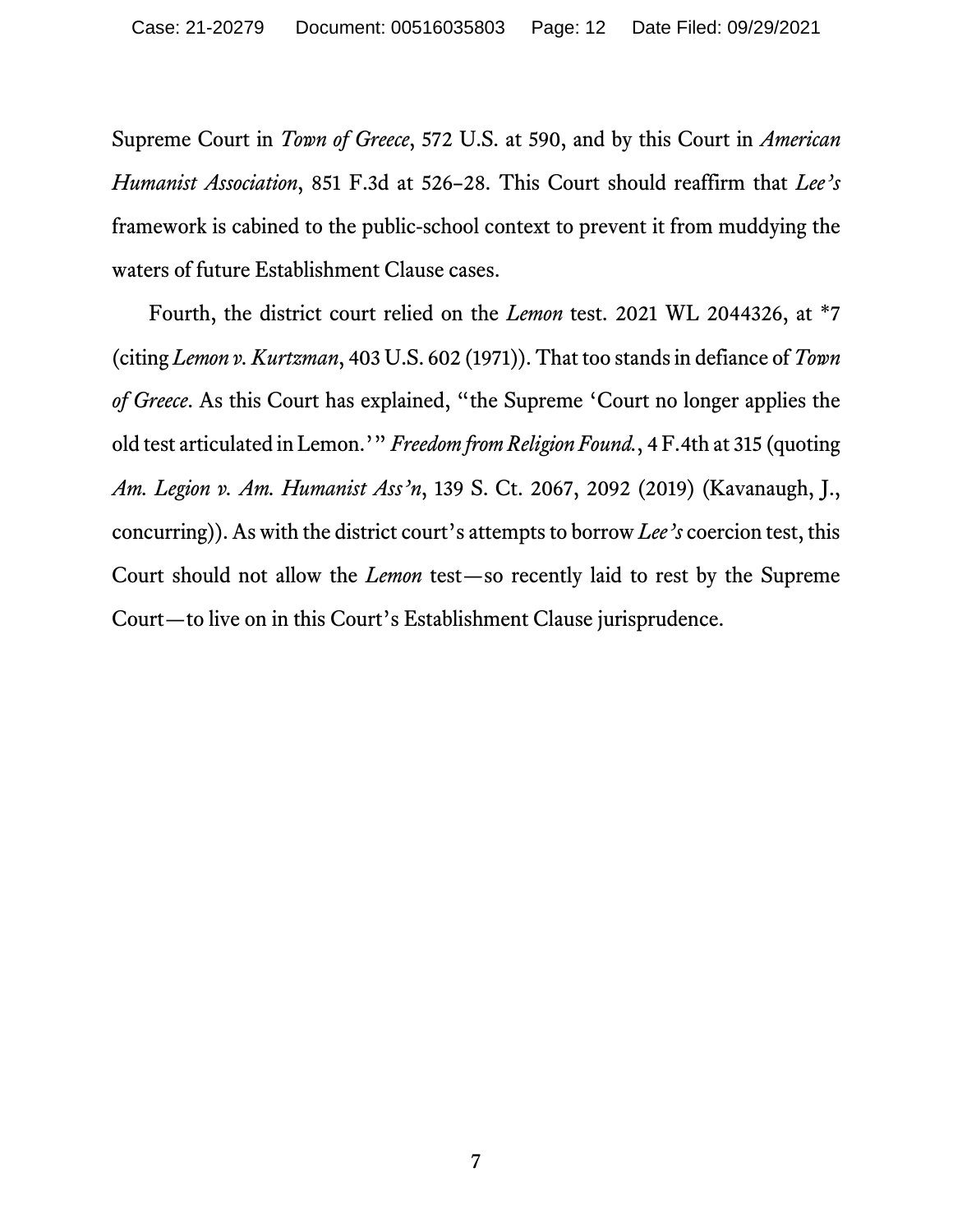### **Conclusion**

The Court should reverse the judgment of the district court.

Respectfully submitted.

JEFF LANDRY Attorney General of Louisiana

LYNN FITCH Attorney General of Mississippi

Ken Paxton Attorney General of Texas

Brent Webster First Assistant Attorney General

JUDD E. STONE II Solicitor General

/s/ Natalie D. Thompson Natalie D. Thompson Assistant Solicitor General Natalie.Thompson@oag.texas.gov

Office of the Attorney General P.O. Box 12548 (MC 059) Austin, Texas 78711-2548 Tel.: (512) 936-1700 Fax: (512) 474-2697

Counsel for Amici Curiae